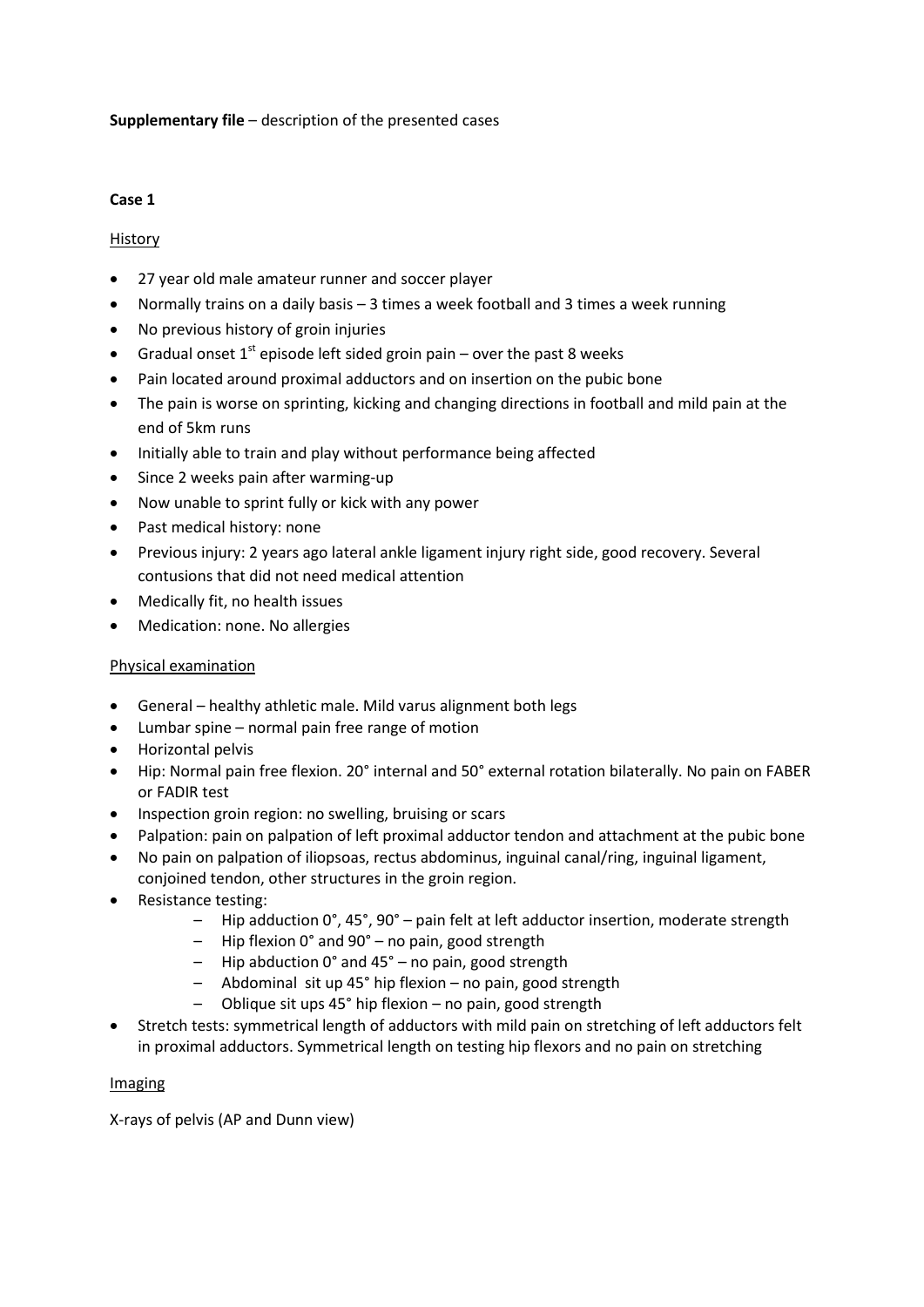

Report of the musculoskeletal radiologist: There is a moderate reduction of the articular surface of the lateral articular surface of the right hip. There is a reduced head –neck offset junction on the Dunn view.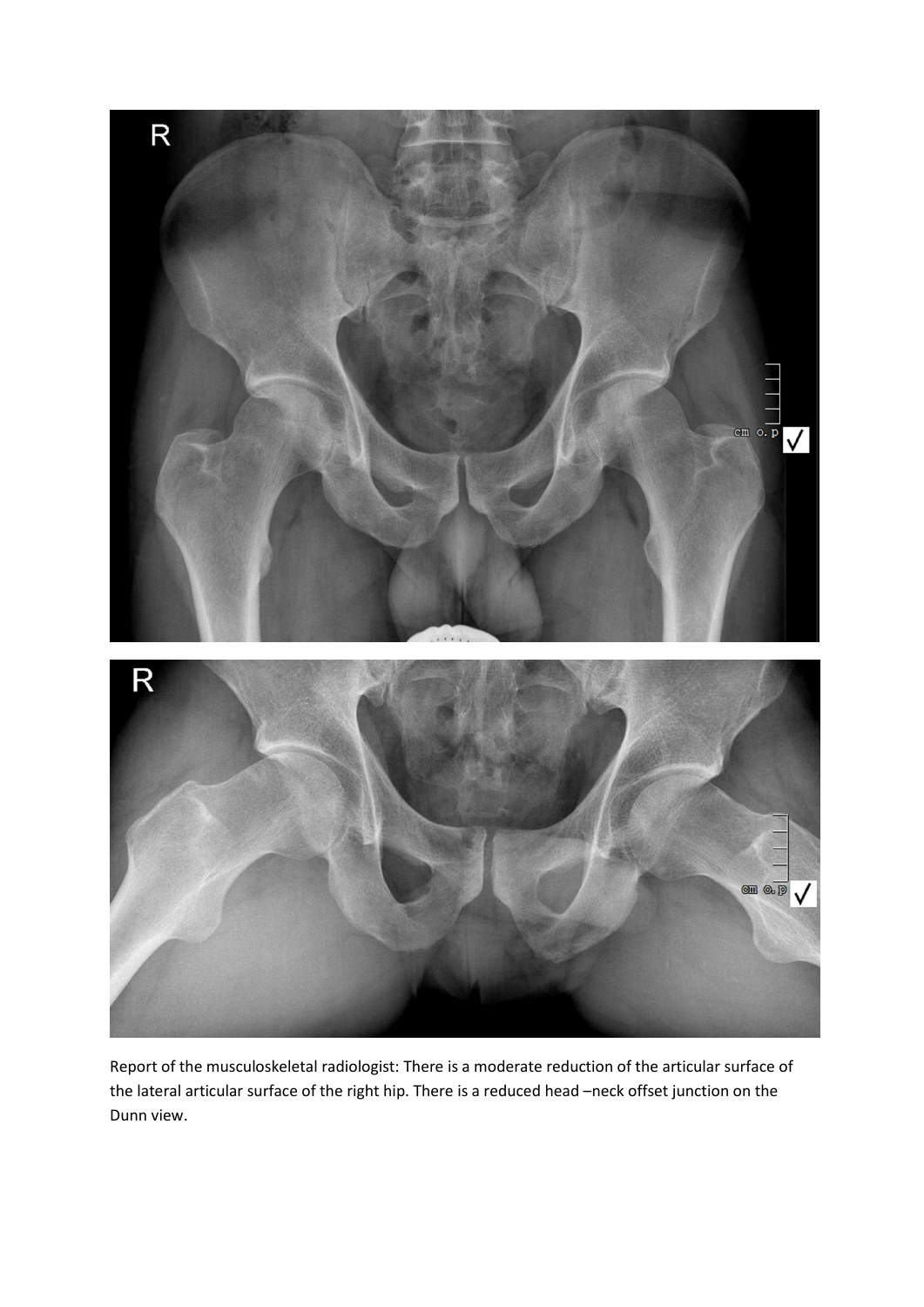MRI of pelvis (Axial view)



Report of the musculoskeletal radiologist: There is bone marrow oedema of the left pubic ramus. There is no visible cleft or tear of the left adductor tendon but there is adductor longus enthesiopathy. Cystioc changes at right adductor tendon origin due to previous injury. No rectus femoris abnormality. No signs of advanced pubic symphysis osteoarthritis. Normal fascia transversalis. Conclusion: left adductor longus tendinopathy without associated cleft or tear.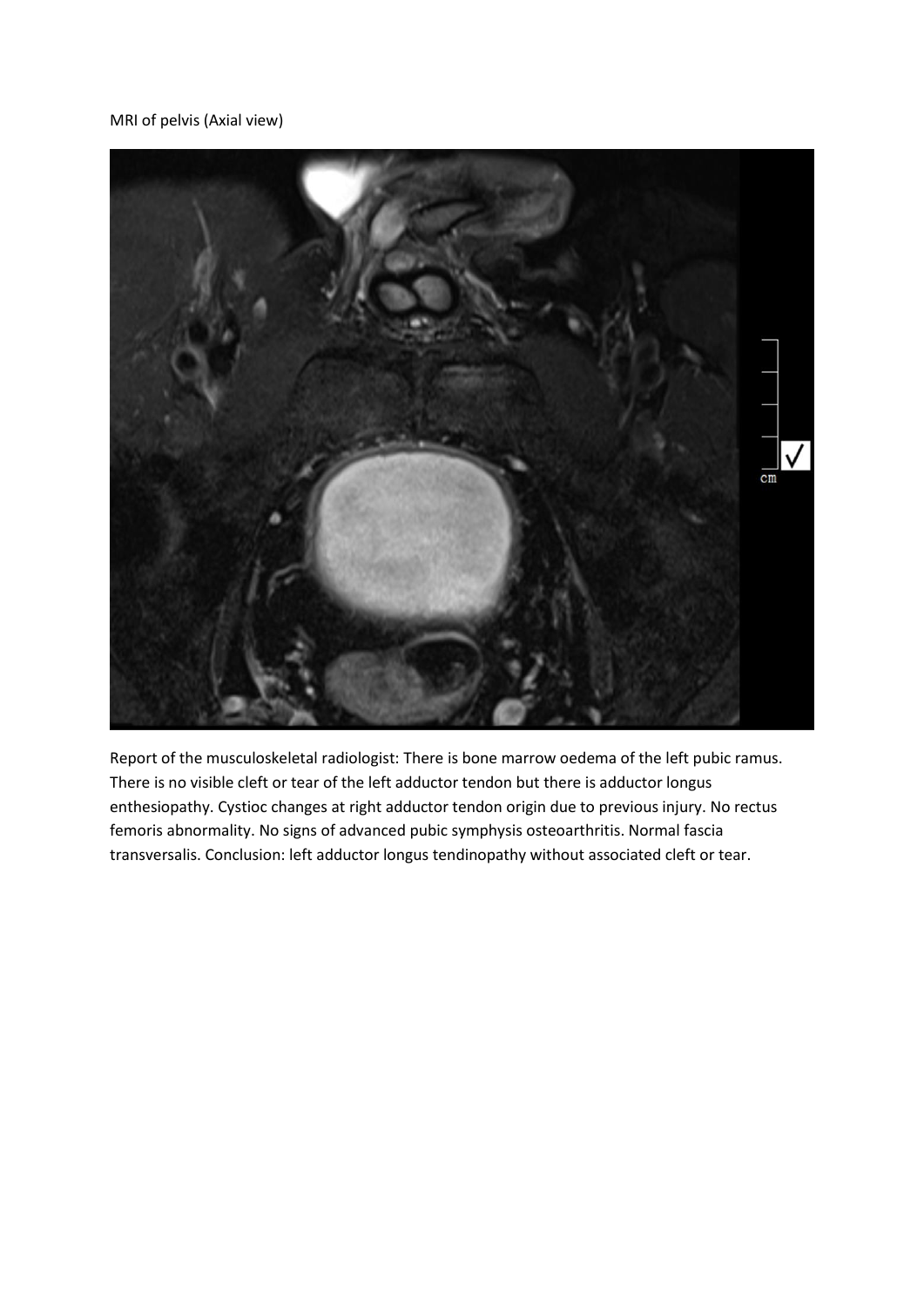### **Case 2**

## History

- 31 year old male professional soccer player
- Normally trains on a daily basis
- Several episodes of pain in both adductors and in inguinal region over the years
- Normally treated with short duration of rest, modified training and some oral antiinflammatories
- In the past the pain settled with 2-3 weeks
- Now: Gradual onset left sided groin pain over the past 6 weeks
- Pain located around inguinal region on the left side
- The pain is worse on sprinting and changing directions
- Initially able to train and play without performance being affected
- Since 4 weeks pain after warming-up
- Now unable to sprint fully or change direction at speed
- Past medical history: right-sided partial medial meniscectomy
- Previous injury: 5 years ago right-sided partial medial meniscectomy, good recovery. Several contusions that did not need medical attention. Previous hamstrings strain left side 3 years ago with good recovery
- Medically fit, no health issues
- Medication: none. No allergies

# Physical examination

- General healthy athletic male. Mild varus alignment both legs
- Lumbar spine normal pain free range of motion
- Horizontal pelvis
- Hip: Normal pain free flexion. 10° internal and 40° external rotation bilaterally. No pain on FABER or FADIR test
- Inspection groin region: no swelling, bruising or scars
- Palpation: Pain on palpation of the left external inguinal ring, conjoined tendon and inguinal ligament. There is no palpable inguinal hernia. No pain on palpation of proximal adductor tendon or attachment at the pubic bone. No pain on palpation of iliopsoas, rectus abdominus or other structures in the groin region
- Resistance testing:
	- $\circ$  Hip adduction 0°, 45°, 90° no pain, good strength
	- o Hip flexion 0° and 90° no pain, good strength
	- $\circ$  Hip abduction 0° and 45° no pain, good strength
	- o Abdominal sit up in 45° hip flexion pain in left inguinal region, good strength
	- $\circ$  Oblique sit ups 45° hip flexion pain in left inguinal region, good strength